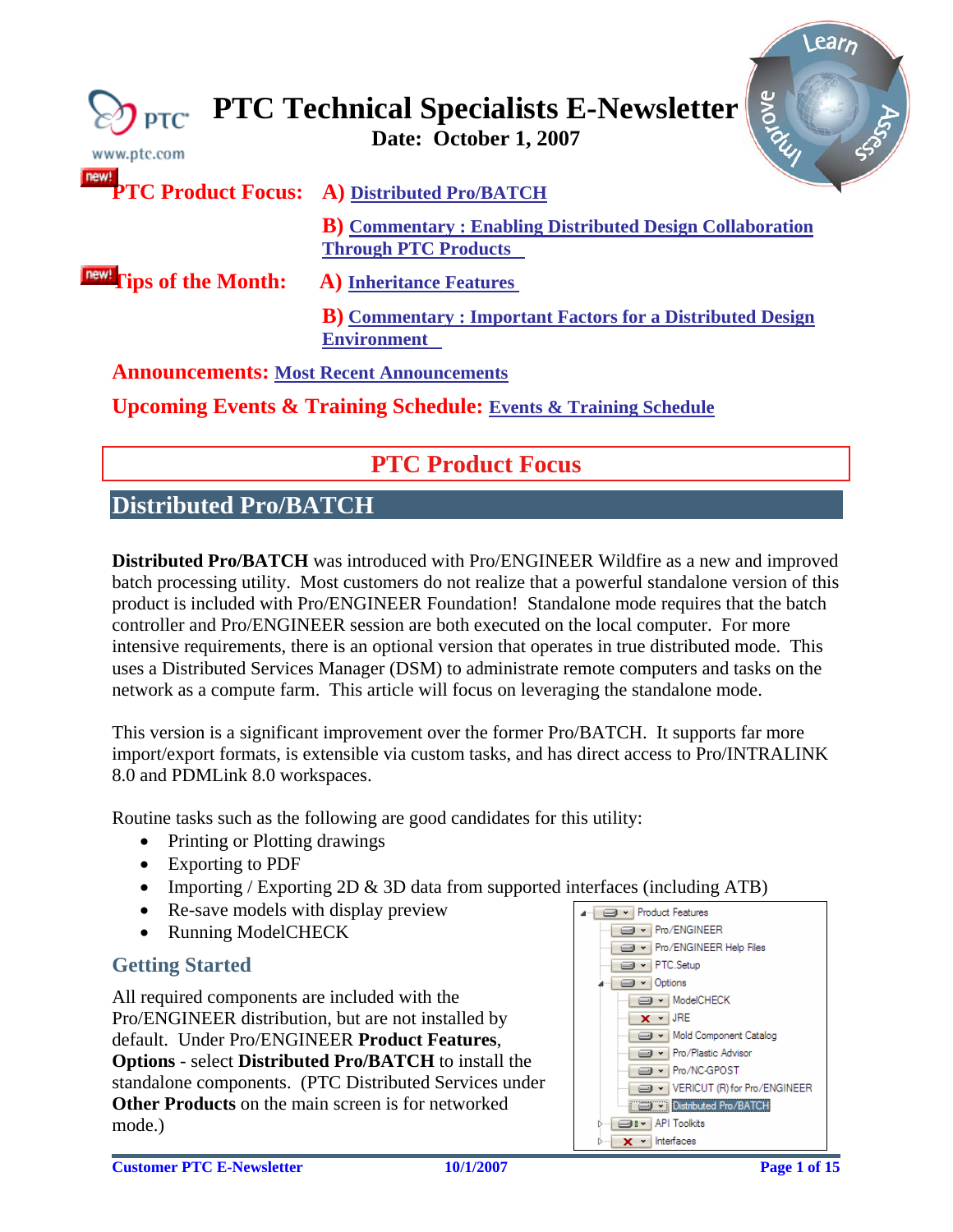A "DSM Light" controller must be running to register client tasks. Create a shortcut, scheduled task, or service to run the following command:

#### **<proe\_loadpoint>\bin\dcadsetup –force**

This should reply with "DCAD setup succeeded", along with a listing of enabled services. This list must include Distributed Pro/BATCH (dbatchs).

Create a shortcut to the following command to start the interactive client:

#### **<proe\_loadpoint>\bin\ptcdbatch.bat**

Specify the "Start in" folder to a working directory for log files, std.out, etc.

|                      | ptcdbatch                               |
|----------------------|-----------------------------------------|
| Target type:         | MS-DOS Batch File                       |
| Target location: bin |                                         |
| Target:              | D:\PTC\ProE\Wildfire3\bin\ptcdbatch.bat |
| Start in:            | D:\ptcwork\dbatch                       |
| Shortcut key:        | None                                    |
| Run:                 | Normal window                           |

## **Distributed Pro/BATCH Client**

Run the shortcut defined in the previous step. (Note that the standalone and network modes use the same client.)

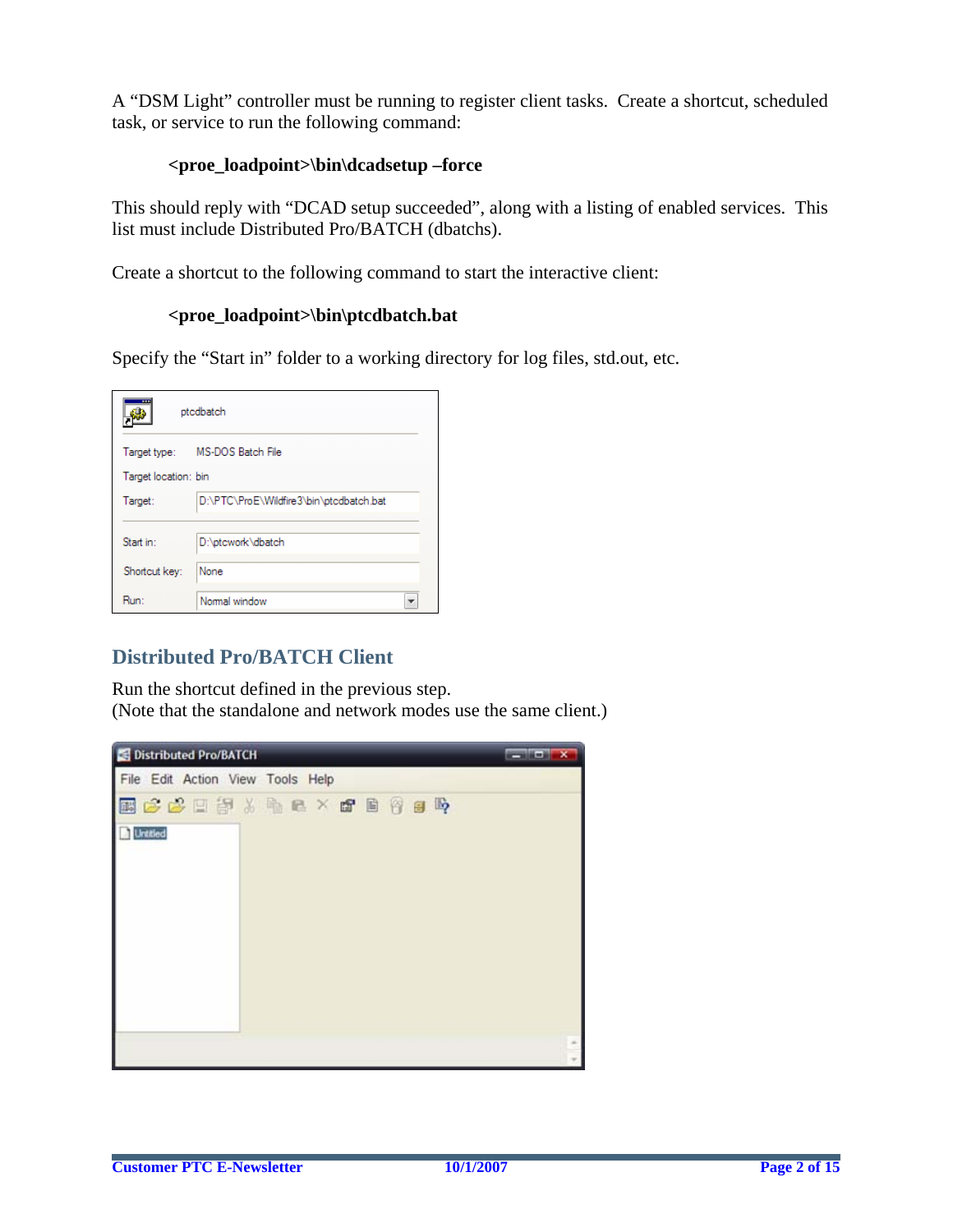## *For this example, we will configure a task to export Pro/E drawings to PDF.*

### **Global Preferences**

Select **Edit > Preferences…** to set values for all batch tasks.

Set Default DSM to **Standalone**.

| Preferences                                      |                                                     |  |  |  |  |  |
|--------------------------------------------------|-----------------------------------------------------|--|--|--|--|--|
| Default DSM                                      | Standalone                                          |  |  |  |  |  |
| Refresh Tasks Every                              | Seconds<br>10                                       |  |  |  |  |  |
|                                                  | $\nabla$ Use private Wildfire server registry cache |  |  |  |  |  |
| Directory for Output Files                       |                                                     |  |  |  |  |  |
| ◯ Current Working Directory                      |                                                     |  |  |  |  |  |
| ◯ Same as Source Object Location                 |                                                     |  |  |  |  |  |
|                                                  | Other Directory (specify)                           |  |  |  |  |  |
| D:\ptcwork\dbatch\PDF                            |                                                     |  |  |  |  |  |
| Wildfire workspace data saved as primary content |                                                     |  |  |  |  |  |

Use **Tools > Server Registry** to optionally add one or more Windchill servers to specify locations for source or output objects. Pro/INTRALINK 3.x is not supported.

## **Task Type Definitions (TTDs)**

The DSM uses these XML files to communicate details of task(s) to be performed. Pro/ENGINEER includes several OOTB defaults located under <proe\_loadpoint>\text\ttds. As a best practice, copy these to a central standards area to make them available to everyone, and to preserve site-specific customizations between software updates. From the Preferences dialog, you can specify these TTD Search Directories under Search Options panel.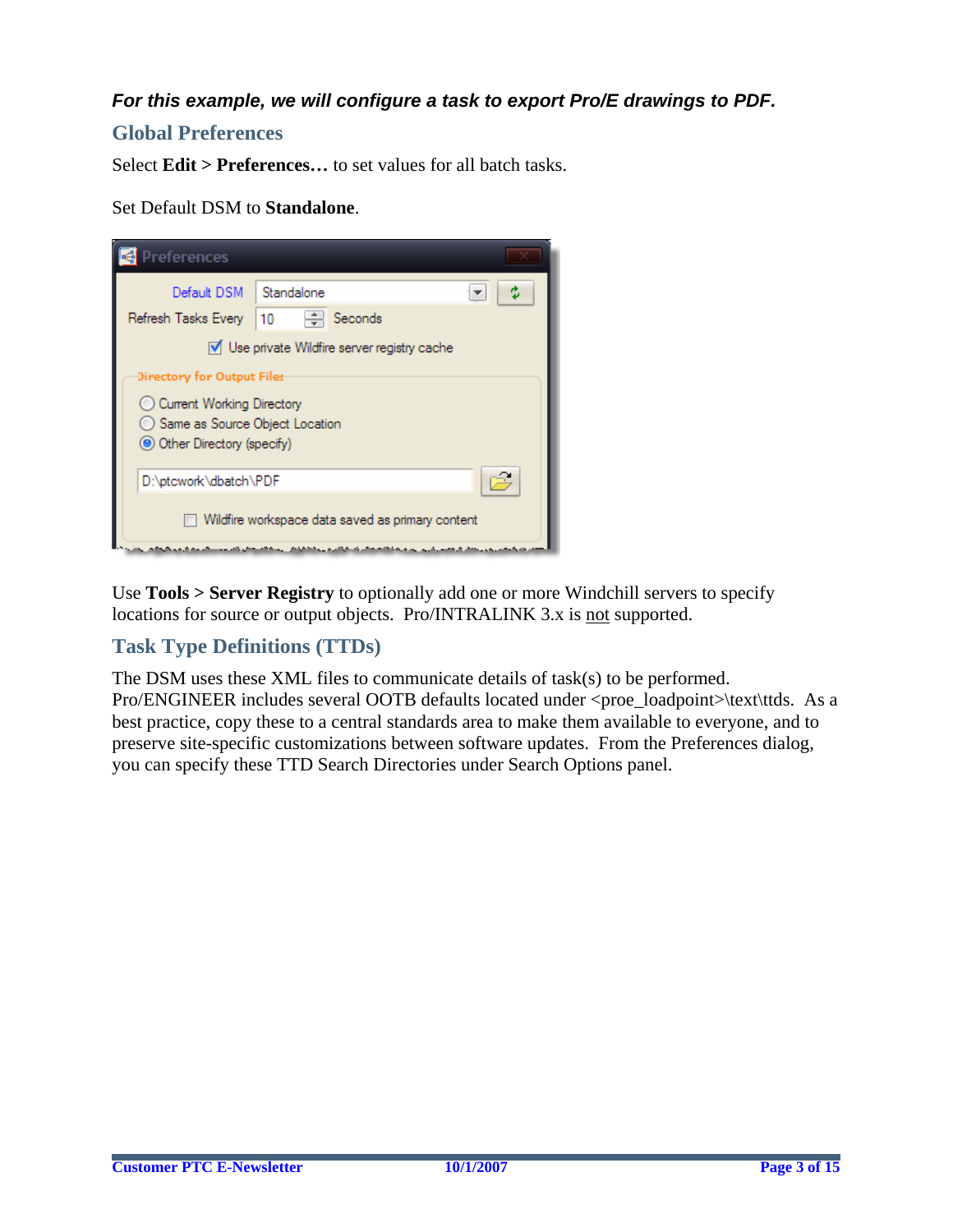| plot_drw_to_pdf.ttd - WordPad<br><b>Report Follows</b>                |
|-----------------------------------------------------------------------|
| File Edit View Insert Format Help                                     |
|                                                                       |
| DER & D. A & R. B. R                                                  |
| xml version="1.0" encoding="UTF-8"?                                   |
| 11-Mar-05 K-03-21 TWH \$\$1 Submitted                                 |
| 28-Apr-05 K-03-23 TWH \$\$2 Security changes                          |
|                                                                       |
| <ttd by="PTC" created="" version="1.0"></ttd>                         |
| <description>PLOT DRW to PDF</description>                            |
| <details>Create PDF file using variable from Pro/E drw file</details> |
| <service name="dbatchs"></service>                                    |
| <tkfunc func="ProPDFExport"></tkfunc>                                 |
| <tkstruct struct="ProPdfOptions"></tkstruct>                          |
| <font enum="PRO PDF USE TRUETYPE FONTS"></font>                       |
| <color enum="PRO PDF CD COLOR"></color>                               |
| <hlr enum="PRO PDF HLM DASHED"></hlr>                                 |
| <layers enum="PRO PDF LAYERS ALL"></layers>                           |
| <parameters enum="PRO PDF PARAMS ALL"></parameters>                   |
| <searchable text="">true</searchable>                                 |
| <dpi>300</dpi>                                                        |
| <hyperlinks>true</hyperlinks>                                         |
| <bookmark zones="">true</bookmark>                                    |
| <bookmark views="">true</bookmark>                                    |
| <bookmark sheets="">true</bookmark>                                   |
| <bookmark flagnotes="">true</bookmark>                                |
| <title></title>                                                       |
| <author></author>                                                     |
| <subject></subject>                                                   |
| <keywords></keywords>                                                 |
| <open password=""></open>                                             |
| <master password=""></master>                                         |
| <allow enum="PRO PDF PRINTING HIGH RES" printing="">true</allow>      |
| <restrict enum="PRO PDF RESTRICT NONE"></restrict>                    |
| <allow copying="">true</allow>                                        |
| <allow accessibility="">true</allow>                                  |
| <br>                                                                  |
| $<$ /TTD>                                                             |
|                                                                       |
| For Help, press F1                                                    |

## **Create a Task Group**

Select **Action > New Task Group... (Ctrl+G).** 

For this case, select "**PLOT DRW to PDF**". Notice the significant listing of predefined tasks! The matching default services are Pro/TOOLKIT applications, which are stored under <proe\_loadpoint>\protoolkit. A Pro/TOOLKIT license is not required to run these, but would be required to write your own service.

| New Task Group                                                                                                                    |                                                                                                                                                                                                                                                                                                                                                                                                                                                                                                                                                                                                                                                                                                                                                                                                                                                                                                                                                                                                                                                                                                                                                                                                                                                                                                                                                                         | $\overline{\mathsf{x}}$ |
|-----------------------------------------------------------------------------------------------------------------------------------|-------------------------------------------------------------------------------------------------------------------------------------------------------------------------------------------------------------------------------------------------------------------------------------------------------------------------------------------------------------------------------------------------------------------------------------------------------------------------------------------------------------------------------------------------------------------------------------------------------------------------------------------------------------------------------------------------------------------------------------------------------------------------------------------------------------------------------------------------------------------------------------------------------------------------------------------------------------------------------------------------------------------------------------------------------------------------------------------------------------------------------------------------------------------------------------------------------------------------------------------------------------------------------------------------------------------------------------------------------------------------|-------------------------|
| Select TTD File                                                                                                                   |                                                                                                                                                                                                                                                                                                                                                                                                                                                                                                                                                                                                                                                                                                                                                                                                                                                                                                                                                                                                                                                                                                                                                                                                                                                                                                                                                                         |                         |
| <b>Task Type</b><br>PARASOLID 3D Import<br>PLOT DRW to PDF<br>PRODUCTVIEW 3D Import<br>PRODUCTVIEW Export<br>$\blacktriangleleft$ | <b>TTD File</b><br>D:\PTC\ProE\Wildfire3\text\ttds\parasolid 3d import.ttd<br>D:\PTC\ProE\Wildfire3\text\ttds\plot_drw_to_pdf.ttd<br>PLOT/PRINT DIRECTLY To PRINTER D:\PTC\ProE\Wildfire3\text\ttds\plot_printer_only.ttd<br>PLOT/PRINT HPGL2 on DESIGNJET D:\PTC\ProE\Wildfire3\text\ttds\plot_hpgl2-designjet755cm_a-size.ttd<br>PLOT/PRINT to file. GENERIC COLO D:\PTC\ProE\Wildfire3\text\ttds\plot_qeneric-color-postscript_a-size.ttd<br>PLOT/PRINT to file, GENERIC COLO D:\PTC\ProE\Wildfire3\text\ttds\plot_generic-color-postscript_a4-size.tl<br>PLOT/PRINT to file. GENERIC POST D:\PTC\ProE\Wildfire3\text\ttds\plot_generic-postscript_a-size.ttd<br>PLOT/PRINT to file. GENERIC POST D:\PTC\ProE\Wildfire3\text\ttds\plot_generic-postscript_a4-size.ttd<br>PLOT/PRINT to file, GENERIC POST D:\PTC\ProE\Wildfire3\text\ttds\plot_generic-postscript_use-drawing-s  _<br>PLOT/PRINT to file, GENERIC POST D:\PTC\ProE\Wildfire3\text\ttds\plot_generic-postscript_variable-size-irl<br>PLOT/PRINT to file, GENERIC POST D:\PTC\ProE\Wildfire3\text\ttds\plot_generic-postscript_variable-size-ri<br>PLOT/PRINT to file, HPGL2 on DESI D:\PTC\ProE\Wildfire3\text\ttds\plot_hpgl2-designiet755cm_a4-size.ttd<br>D:\PTC\ProE\Wildfire3\text\ttds\productview 3d import.ttd<br>D:\PTC\ProE\Wildfire3\text\ttds\productview_export.ttd<br>Ш<br>$\mathbf{r}$ | ▲<br>▼                  |
|                                                                                                                                   | ОК                                                                                                                                                                                                                                                                                                                                                                                                                                                                                                                                                                                                                                                                                                                                                                                                                                                                                                                                                                                                                                                                                                                                                                                                                                                                                                                                                                      | Cancel                  |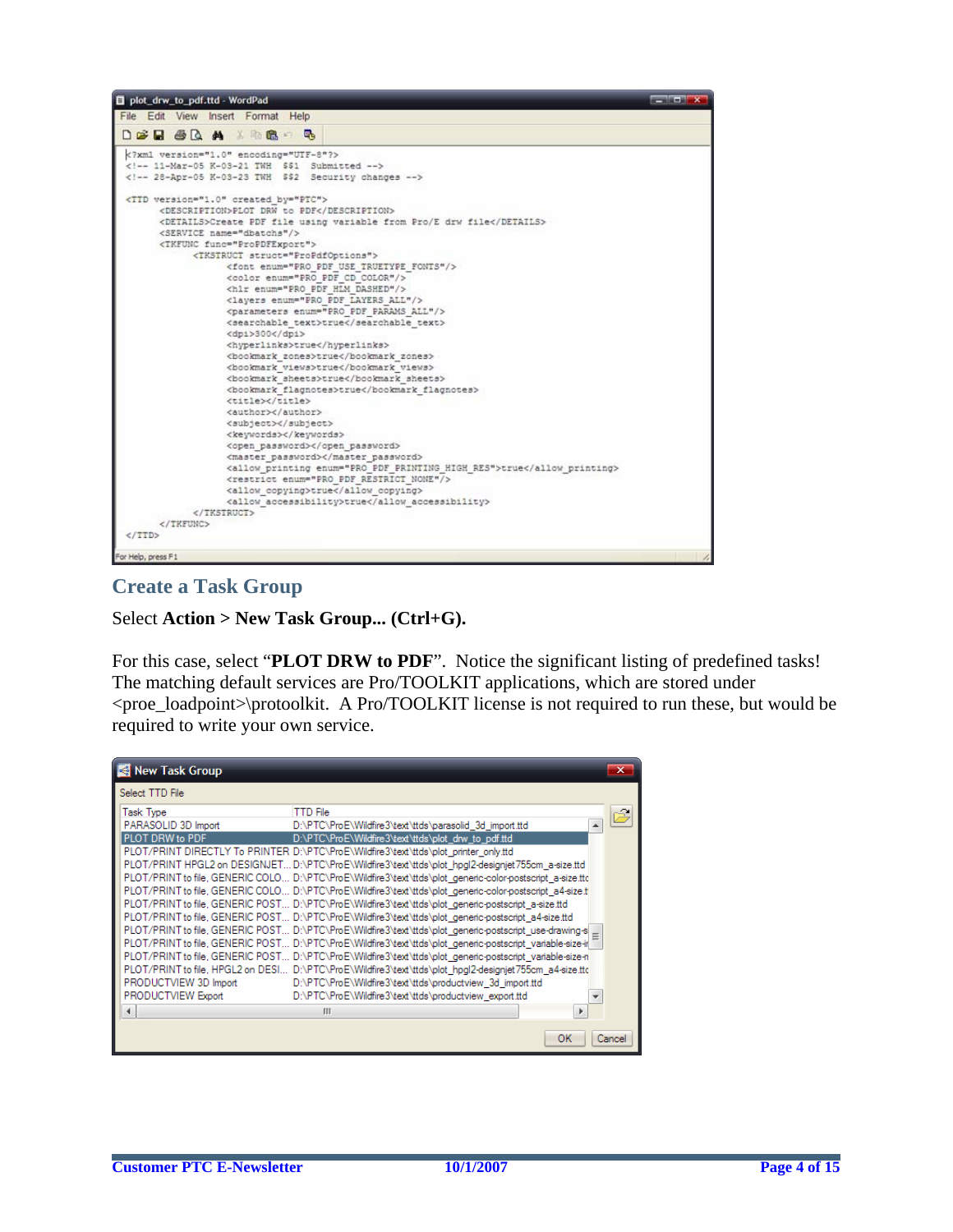The new task is added. The red box indicates that this is an unexecuted task.

| Distributed Pro/BATCH                                                |                                                                        |               |
|----------------------------------------------------------------------|------------------------------------------------------------------------|---------------|
| File Edit Action View Tools Help                                     |                                                                        |               |
|                                                                      | 西安峰巴昂人名名人名日约日号                                                         |               |
| Untitled<br>PLOT DRW to PDF                                          | No tasks are processing. No tasks submitted yet.                       |               |
| $\Box$ Objects<br><b>Re</b> Configuration Files<br><b>Got Output</b> | Path<br><b>Status</b><br>Object                                        | 中山            |
|                                                                      | <b>Task Status Legend</b><br><b>Unsubmitted</b><br>Complete<br>Working | <b>Exiled</b> |
|                                                                      |                                                                        |               |

## **Add Objects**

Select **Objects** node, use folder browser icons on the right, or bucket at the top to collect files.

| <b>B</b> Distributed Pro/BATCH<br>$\boldsymbol{\mathsf{x}}$<br>œ                    |                                                    |                                                                                                                        |                       |                |                                                                                                                                                                                                                                                                                                                      |        |                               |
|-------------------------------------------------------------------------------------|----------------------------------------------------|------------------------------------------------------------------------------------------------------------------------|-----------------------|----------------|----------------------------------------------------------------------------------------------------------------------------------------------------------------------------------------------------------------------------------------------------------------------------------------------------------------------|--------|-------------------------------|
| File Edit Action View Tools Help                                                    |                                                    |                                                                                                                        |                       |                |                                                                                                                                                                                                                                                                                                                      |        |                               |
| 序序日期 & 临危×虚目<br>國                                                                   |                                                    | 傛                                                                                                                      | $\mathbb{E}_{2}$<br>匐 |                |                                                                                                                                                                                                                                                                                                                      |        |                               |
| plot <sub>2pdf</sub><br>PLOT DRW to PDF                                             |                                                    | No tasks are processing. No tasks submitted yet.                                                                       |                       |                |                                                                                                                                                                                                                                                                                                                      |        |                               |
| $\blacksquare$ Objects<br><b>Dra</b> Configuration Files<br><b><i>Go</i></b> Output | <b>Status</b><br>e i<br>œ<br>œ<br>œ<br>œ<br>œ<br>œ | Object<br>71000d.drw<br>71010d.drw<br>71020d drw<br>71030d.drw<br>71040d.drw<br>71045d.drw<br>71055d.drw<br>72100d.drw |                       | Path           | ProINTRALINK9/Revolution Showerhead<br>ProINTRALINK9/Revolution Showerhead<br>ProINTRALINK9/Revolution Showerhead<br>ProINTRALINK9/Revolution Showerhead<br>ProINTRALINK9/Revolution Showerhead<br>ProINTRALINK9/Revolution Showerhead<br>ProINTRALINK9/Revolution Showerhead<br>ProINTRALINK9/Revolution Showerhead |        | ÿ.<br>昂.<br>×                 |
|                                                                                     |                                                    | <b>Task Status Legend</b><br><b>Unsubmitted</b>                                                                        |                       | <b>Working</b> | Complete                                                                                                                                                                                                                                                                                                             | Failed |                               |
| plot2pdf.dxc has been saved.                                                        |                                                    |                                                                                                                        |                       |                |                                                                                                                                                                                                                                                                                                                      |        | ۸<br>$\overline{\phantom{a}}$ |

Select the **Configuration Files** node to list job-specific config.pro, plot.pcf, etc. The same configuration will be used for all objects under this task.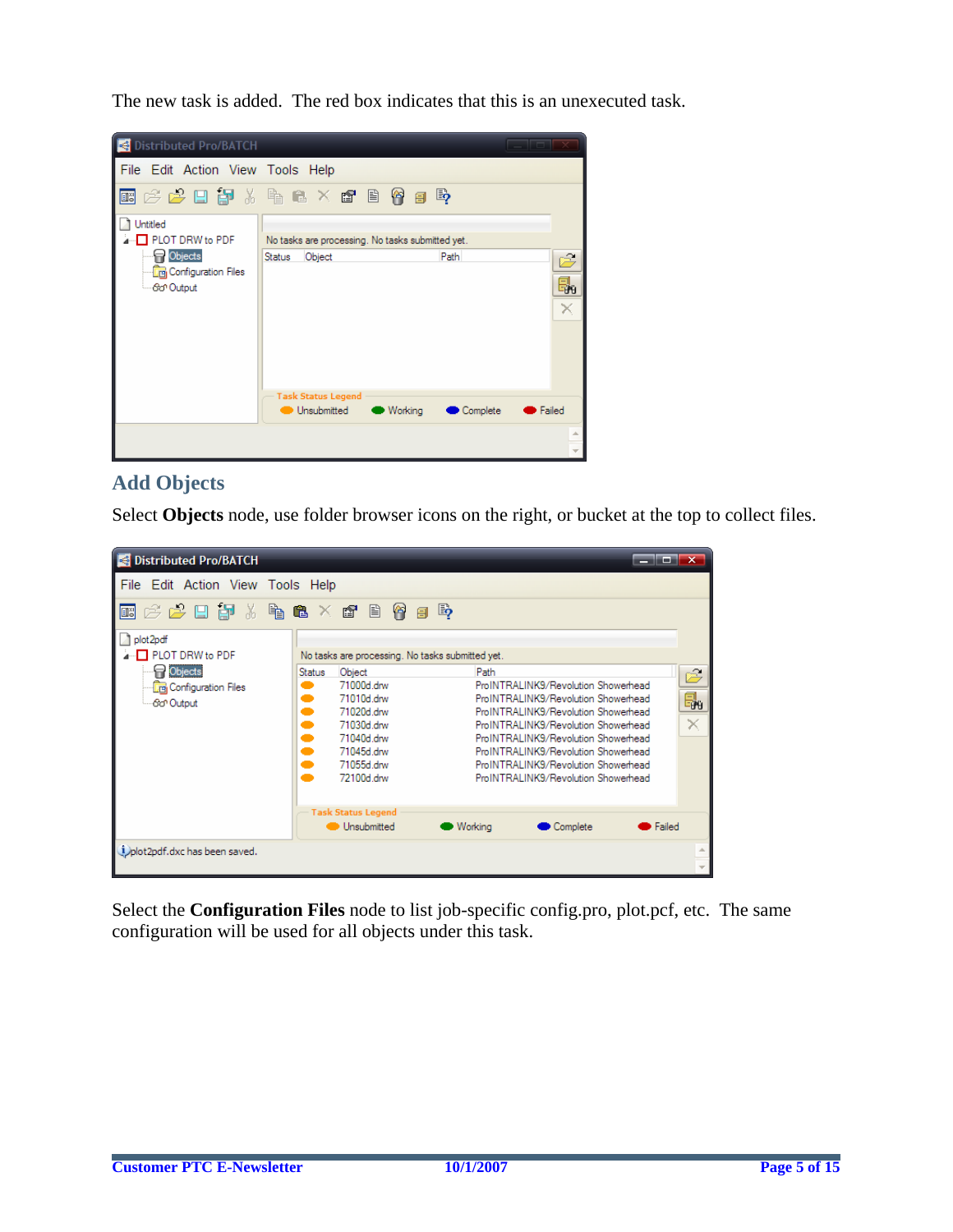Select the **Output** node to define location where deliverables will be written.



Select **File > Save As...** to store .dcx job file. This captures the batch process definition in an XML-style file, which can be edited manually or programatically.

| plot2pdf.dxc - WordPad                                                                                                                                                                                                                                                                                                                                                                                                                                                                                                                                                                                                                                                                                                                                                                                                                                                                                                                                                                                                                                                                                                           |
|----------------------------------------------------------------------------------------------------------------------------------------------------------------------------------------------------------------------------------------------------------------------------------------------------------------------------------------------------------------------------------------------------------------------------------------------------------------------------------------------------------------------------------------------------------------------------------------------------------------------------------------------------------------------------------------------------------------------------------------------------------------------------------------------------------------------------------------------------------------------------------------------------------------------------------------------------------------------------------------------------------------------------------------------------------------------------------------------------------------------------------|
| File<br>View Insert Format<br>Help<br>Edit                                                                                                                                                                                                                                                                                                                                                                                                                                                                                                                                                                                                                                                                                                                                                                                                                                                                                                                                                                                                                                                                                       |
| DER & Q A X R & O &                                                                                                                                                                                                                                                                                                                                                                                                                                                                                                                                                                                                                                                                                                                                                                                                                                                                                                                                                                                                                                                                                                              |
| <dxc><br/><group <="" th="" ttd="D:\PTC\ProE\Wildfire3\text\ttds\plot drw to pdf.ttd"></group></dxc>                                                                                                                                                                                                                                                                                                                                                                                                                                                                                                                                                                                                                                                                                                                                                                                                                                                                                                                                                                                                                             |
| DSQM=" LOCAL" Name="PLOT DRW to PDF" Output="2" OutputDir="T:\Temp\dbatch\PDF" PrimaryContent="0"><br><object context="Revolution Massaging Showerhead">wtws://ProINTRALINK9/Revolution Showerhead/71000d.drw</object><br><object context="Revolution Massaging Showerhead">wtws://ProINTRALINK9/Revolution Showerhead/71010d.drw</object><br><object context="Revolution Massaging Showerhead">wtws://ProINTRALINK9/Revolution Showerhead/71020d.drw</object><br><object context="Revolution Massaging Showerhead">wtws://ProINTRALINK9/Revolution Showerhead/71030d.drw</object><br><object context="Revolution Massaging Showerhead">wtws://ProINTRALINK9/Revolution Showerhead/71040d.drw</object><br><object context="Revolution Massaging Showerhead">wtws://ProINTRALINK9/Revolution Showerhead/71045d.drw</object><br><object context="Revolution Massaging Showerhead">wtws://ProINTRALINK9/Revolution Showerhead/71055d.drw</object><br><object context="Revolution Massaging Showerhead">wtws://FroINTRALINK9/Revolution Showerhead/72100d.drw</object><br>$\langle$ /Group><br>$<$ /DXC><br>$\overline{\phantom{a}}$ |
| For Help, press F1                                                                                                                                                                                                                                                                                                                                                                                                                                                                                                                                                                                                                                                                                                                                                                                                                                                                                                                                                                                                                                                                                                               |

**Execute the Task**

Select the task group, then **RMB > Start**. (Note that this can also be scheduled.)

The task progress is visible from the **Objects** node. It will show which entries are Working (green), Complete (blue), or Failed (red). More detailed status information is available for any object with **RMB > View Details @ DSM**.

The Output node will summarize output files; use **RMB > View** to open in associated application. A log file is also written to the Output folder.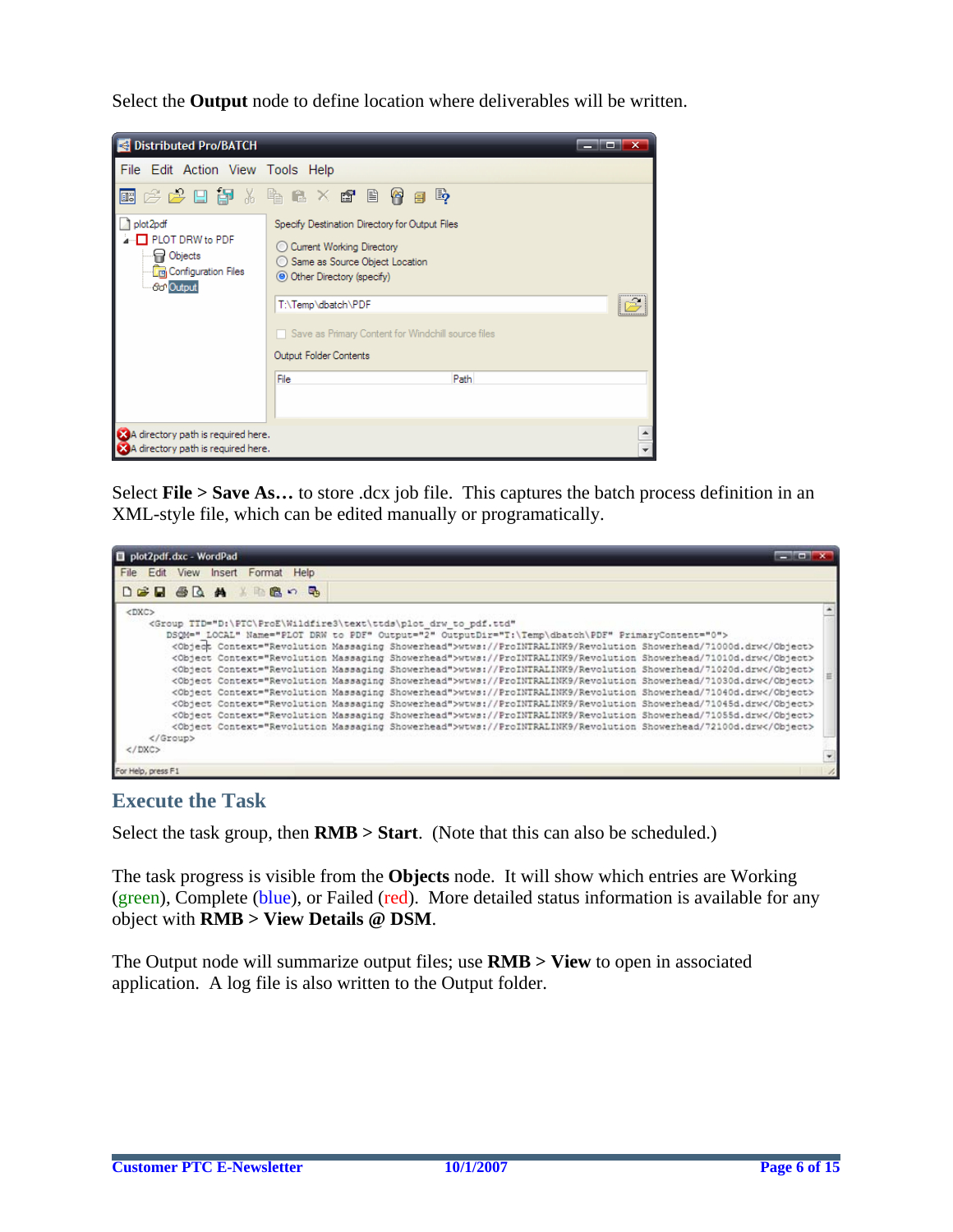<span id="page-6-0"></span>

| Distributed Pro/BATCH                                                                                    |                                                                                                                                                                                                                               |                                                                                                                                                                                                                      | <b>Report Follows</b> |
|----------------------------------------------------------------------------------------------------------|-------------------------------------------------------------------------------------------------------------------------------------------------------------------------------------------------------------------------------|----------------------------------------------------------------------------------------------------------------------------------------------------------------------------------------------------------------------|-----------------------|
| File Edit Action View Tools Help                                                                         |                                                                                                                                                                                                                               |                                                                                                                                                                                                                      |                       |
|                                                                                                          | <b>国产成日部人自己×由日常日的</b>                                                                                                                                                                                                         |                                                                                                                                                                                                                      |                       |
| 1 plot <sub>2pdf</sub><br>O PLOT DRW to PDF<br><b>Objects</b><br>Configuration Files<br><b>Go Output</b> | Specify Destination Directory for Output Files<br>C Current Working Drectory<br>Same as Source Object Location<br>(iii) Other Directory (specify).<br>TATemp'dbatch\PDF<br>Save as Primary Content for Windchill source files |                                                                                                                                                                                                                      | É                     |
|                                                                                                          | Output Folder Contents<br>File                                                                                                                                                                                                | Path                                                                                                                                                                                                                 |                       |
|                                                                                                          | 71000d pdf<br>71010d pdf<br>71020d pdf<br>71030d pdf<br>71040d pdf<br>71045d pdf<br>71055d pdf<br>72100d pdf<br>uwgm.log<br>plot_drw_to_pdf_ttd.log.1                                                                         | T:\Temp\dbatch\PDF<br>T:\Temp\dbatch\PDF<br>T:\Temp\dbatch\PDF<br>T:\Temp\dbatch\PDF<br>T:\Temp\dbatch\PDF<br>T:\Temp\dbatch\PDF<br>T:\Temp\dbatch\PDF<br>T:\Temp\dbatch\PDF<br>T:\Temp\dbatch\PDF<br>T:\Temp\dbatch |                       |
| JolotZpdf.dxc has been saved.<br>Jolot2pdf.dxc has been saved.                                           |                                                                                                                                                                                                                               |                                                                                                                                                                                                                      |                       |

### **Execute from Command Line**

Task groups can be executed using the syntax below. This is very useful to run from batch scripts and OS scheduled tasks.

**<proe\_loadpoint>\bin\ptcdbatch.bat –nographics –process <full path>\<task\_name>.dcx** 

Distributed Pro/BATCH is a very powerful tool to automate various routine tasks. Since it is included with all Pro/ENGINEER licenses – give it a try on your next project!

### **More Information on Distributed Pro/BATCH**

To learn more about this product, please refer to the online Help in the Distributed Pro/BATCH Client (F1):

**<proe\_loadpoint>\html\usascii\dbatchc\index.htm**

## [Back To Top](#page-0-0)

## **PTC Commentary**

**Enabling Distributed Design Collaboration Through PTC Products** 

### [Click Here To View](http://members.shaw.ca/jpeng/newsletter/PTC_Technical_Specialists_E-Newsletter_10-01-2007_enterprise.pdf)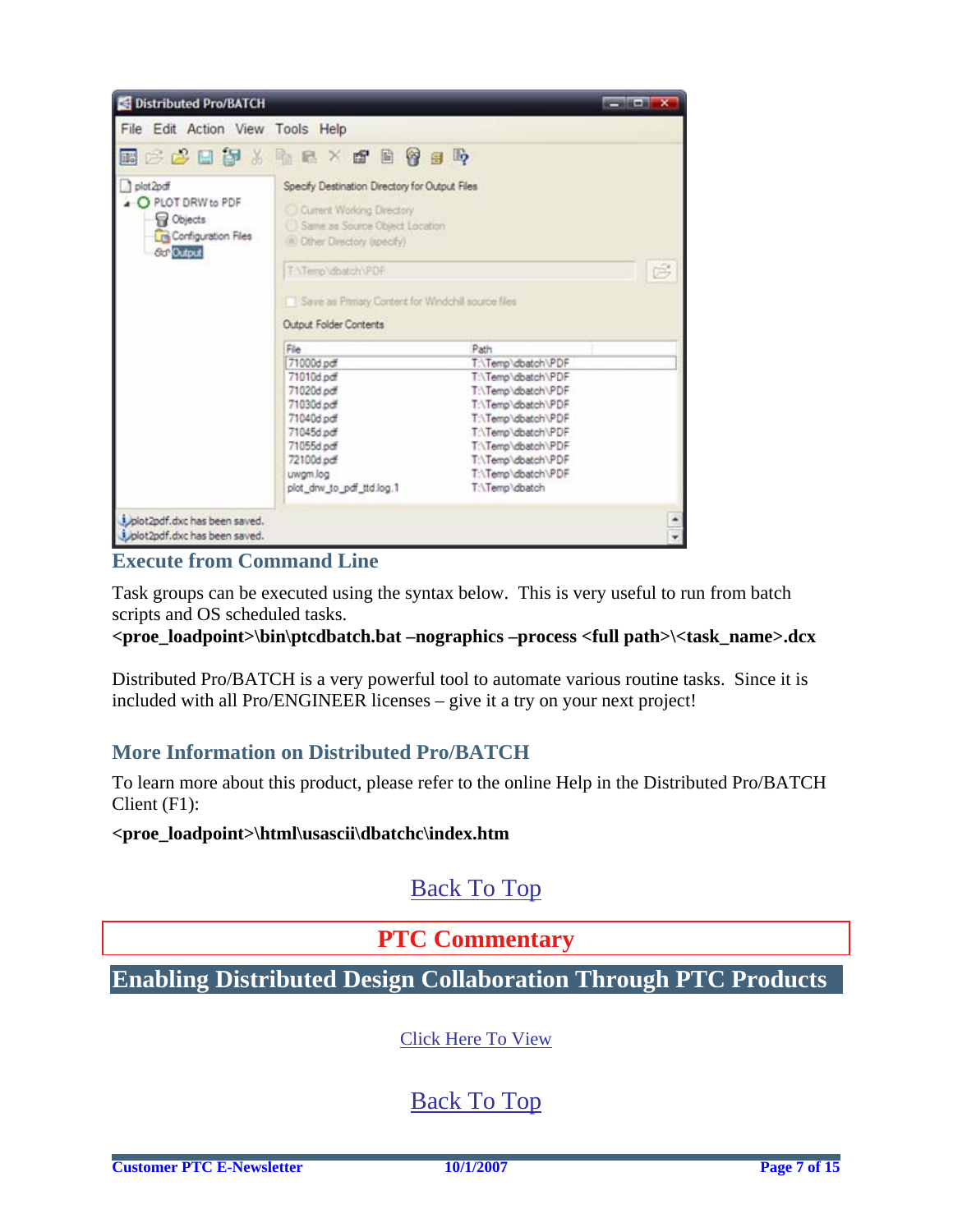# **Tips of the Month**

## <span id="page-7-0"></span>**Inheritance Features**

**Inheritance features** are a major enhancement to merge geometry features. They also provide many of the benefits of Family Tables – without the overhead and data management drawbacks. **This functionality is enabled by the Advanced Assembly Extension (AAX).**

These data sharing features provide a one-way associative propagation of geometry and feature information to derivative parts (slave). They enable visibility into the model tree for the base model (master), and are fully functional – even when the reference part is not In Session. In fact, there is an option to toggle the dependency (enabled by default). Because of the one-way associativity, "revision bumping" is prevented on the source model – while retaining the flexibility necessary for downstream / variant functions.

An Inheritance feature begins with all of its geometry and data identical to the reference part from which it is derived. The designer can then define the following varied items:

- Dimension & tolerance values
- Suppress or Resume features
- Annotations (including Geometric Tolerances & Symbols)
- Parameters
- References

Typical use cases for this powerful data sharing feature are:

- As-Cast / As-Machined models
- Analysis / Simulation models
- In-process models to show manufacturing evolution
- Design variants (without family tables)
- Hide IP from Suppliers (combined with family tables)
- Model localization for stock material availability

Multiple inheritance features can be created in the same model, and can even be nested. In many cases, they are a good alternative to external copy geometry. One advantage to this approach is the access to feature information directly and via relations.

### **Create an Inheritance Feature**

An inheritance feature can be created in the context of an assembly, or in part mode as external. The benefit of creating as external is that no dependency is established to an assembly for relative placement. The dashboard allows converting from one type to another. Wildfire 3.0 even allows toggling between merge and inheritance, but be aware that varied items will be lost.

Create a new Part from the appropriate template, or Open an existing model.

#### Select **Insert > Shared Data > Merge/Inheritance…**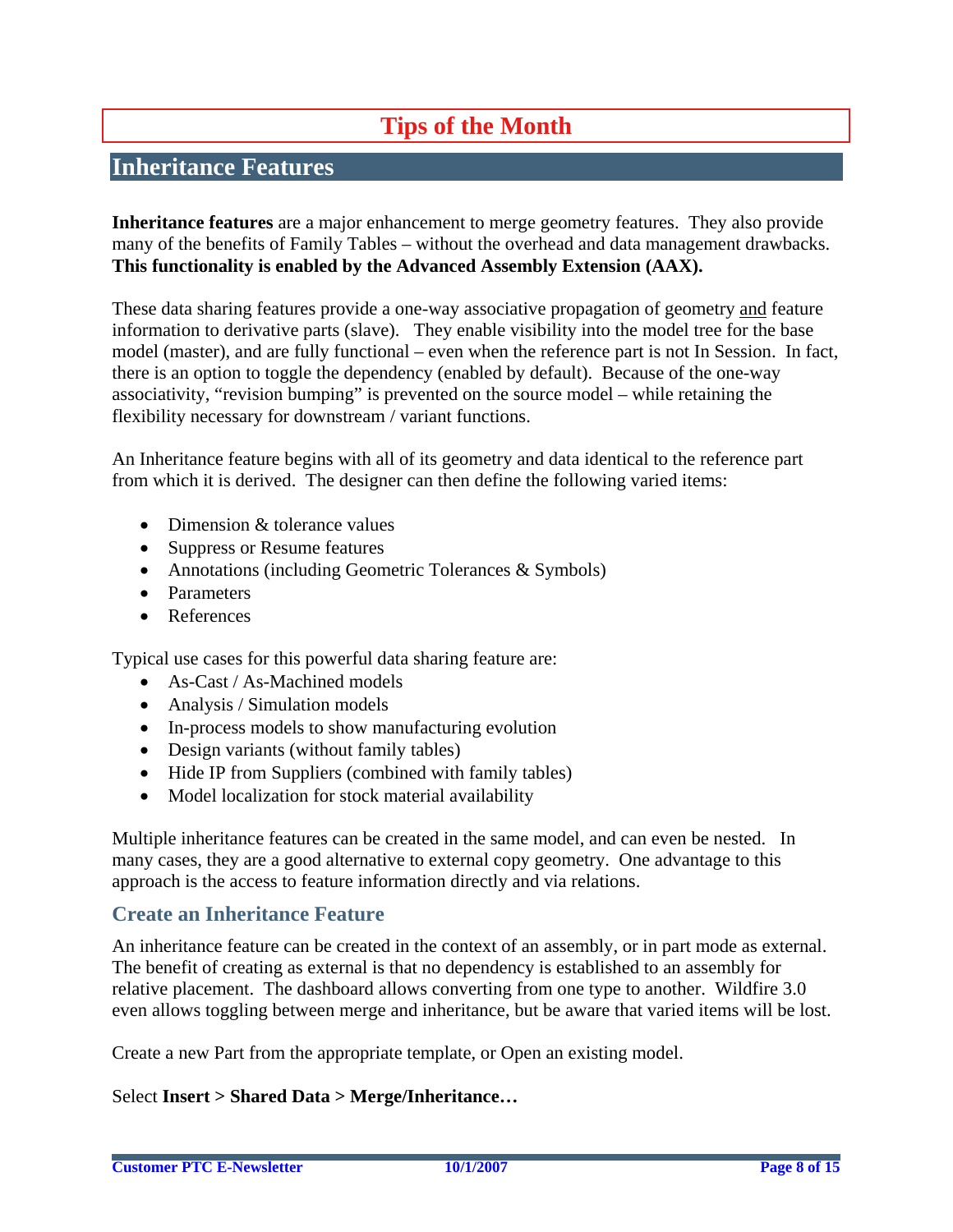|  |                |                  | PRT0001 (Active) - Pro/ENGINEER |  |  |
|--|----------------|------------------|---------------------------------|--|--|
|  | File Edit View |                  | Insert Analysis Info Applicatio |  |  |
|  |                | U Hole           |                                 |  |  |
|  |                | 回 Shell          |                                 |  |  |
|  |                | $\mathbb{N}$ Rib |                                 |  |  |
|  |                | પૈ∖Draft…        |                                 |  |  |
|  |                | ) Round          |                                 |  |  |
|  |                |                  |                                 |  |  |
|  |                |                  | User-Defined Feature            |  |  |
|  |                |                  | Foreign Surface                 |  |  |
|  |                |                  | <b>Shared Data</b>              |  |  |
|  |                |                  | Advanced                        |  |  |
|  |                |                  |                                 |  |  |
|  |                |                  |                                 |  |  |
|  |                |                  |                                 |  |  |

**Figure 1- Menu Structure**

The following dashboard will appear:



**Figure 2 – Inheritance Dashboard (Part mode)**

**Select** or **Open** a reference model.

**Place** the reference model using assembly constraints.

By default, a MERGE feature will be created. Select **The last of Toggle Inheritance**.

If you are working in the context of an activated part in an assembly, the reference type will be "Assembly context", but it can be toggled to "External."



### **Figure 3 – Inheritance Dashboard (Assembly mode)**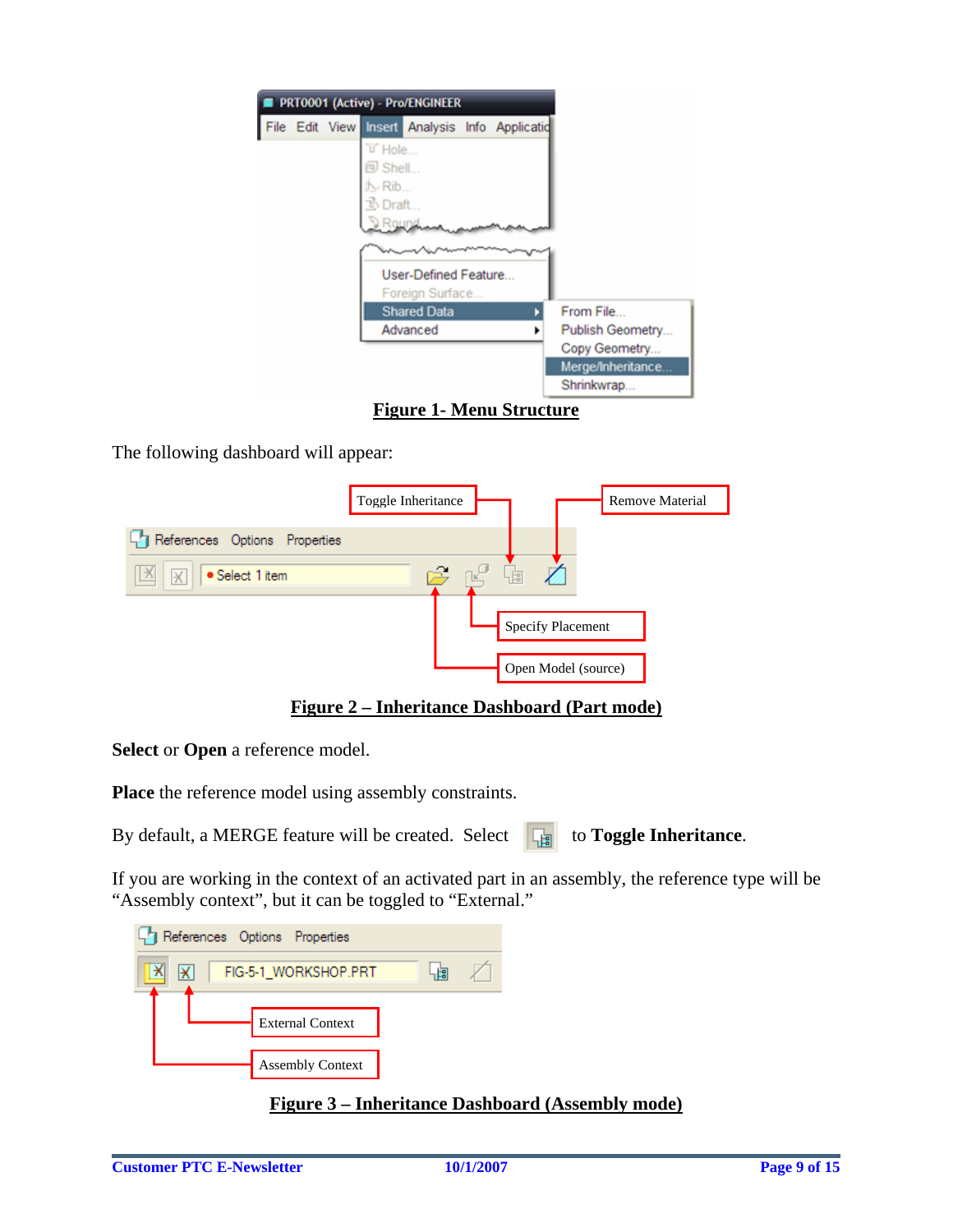## **Dashboard Options**



## **Figure 4 - Dashboard Option Panels**

- **References** for Annotations and Copy Datums are only available for Merge (Don't worry…Annotation Features are included by default in Inheritance)
- **Refit Datums** & **Varied Items** are only available for Inheritance
- Note that **Dependent** status can be enabled / disabled.

## **Define Variations**

This is similar to the functionality you may be familiar with from defining a family table. This captures the variations that are applied against the master model during regeneration. The tabs are self-explanatory.

### Select **Options > Varied Items**

| <b>Varied Items</b> |          |             |               |            | $\overline{\mathbf{x}}$ |
|---------------------|----------|-------------|---------------|------------|-------------------------|
| Parameters          | 3DNote   |             | 3DSymbol      |            | Surf Finish             |
| <b>Dimensions</b>   | Features |             |               | References | Geom. Tols              |
| Feature             | Id       | Orig Status |               | New Status |                         |
| LOCAL_GROUP         | 273      | Resumed     |               | Suppressed |                         |
| LOCAL_GROUP_1       | 275      | Resumed     |               | Suppressed |                         |
| TOP <sub>1</sub>    | 582      | Resumed     |               | Suppressed |                         |
| TOP <sub>2</sub>    | 589      | Resumed     |               | Suppressed |                         |
|                     |          |             |               |            |                         |
| Filter<br>All<br>٠  |          |             | $\Box$ $\Box$ | 圃          |                         |
|                     |          |             |               | OK         | Cancel                  |

Use the fields and drop-down menus to specify "New" values or states.

## **Resulting Feature & Model Tree**

• After completing the feature, notice that an expandable node appears in the Model Tree. The context menu (RMB) can be used to easily

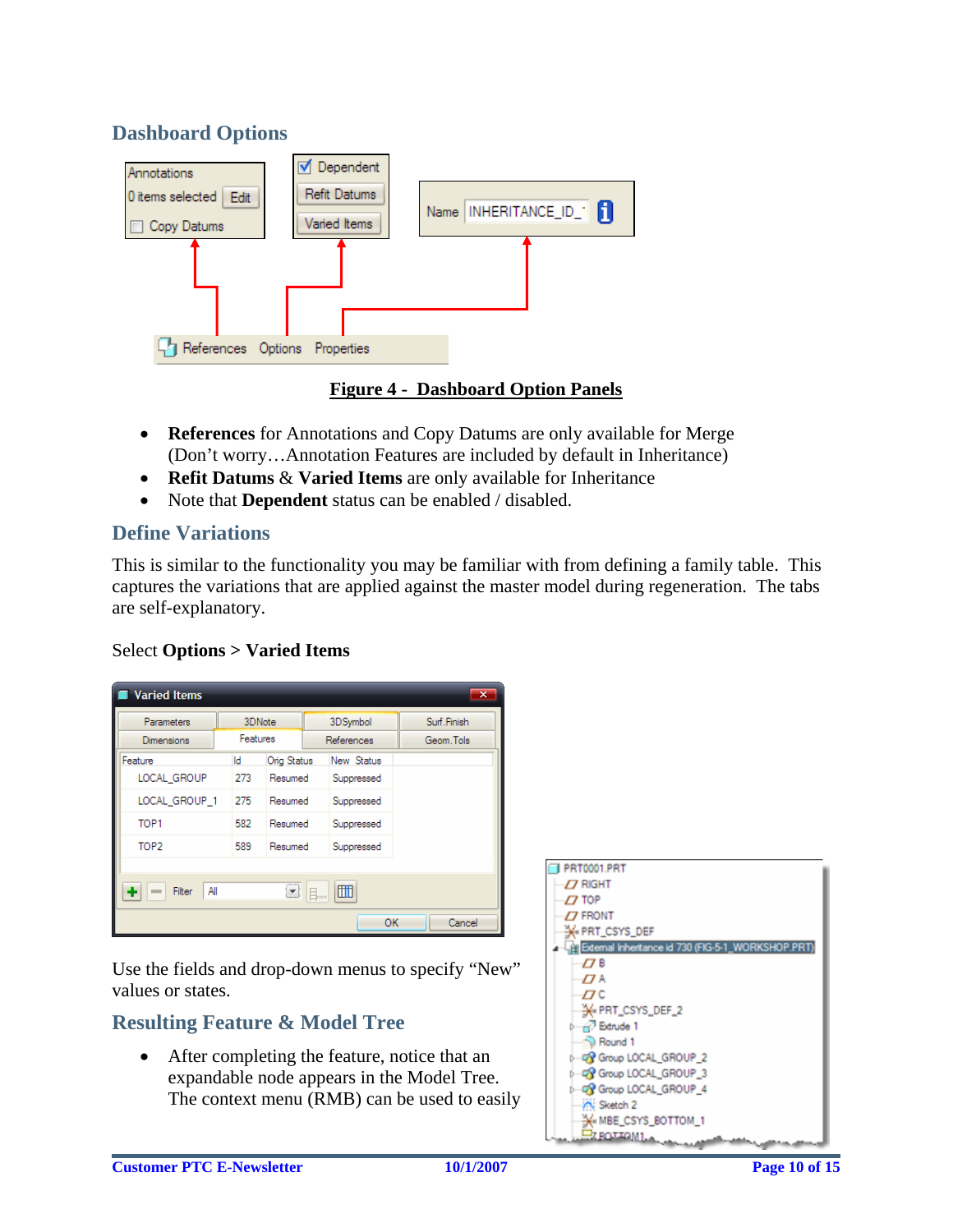Open Base model, Edit Definition, or Update Inheritance, etc.

<span id="page-10-0"></span>• If features under the inheritance structure are directly modified, suppressed, etc. in this context – they will automatically be added to the Varied Items table shown in the previous section. This is a great ease-of-use technique!

## **Accessing Relations and Parameters**

Use the following syntax to access the inherited parameters and dimension symbols of the base model:

symbolic\_name:IID\_#

- symbolic\_name is the dimension symbol or parameter name
- # is the internal ID of the inheritance feature

Local parameters of the inheritance feature are accessed using:

param\_name:FID\_#

 $#$  is the feature ID of the inheritance feature

These can be combined to access the feature parameters of a the inherited feature:

param\_name:FID\_#:IID\_#

### **More Information on Inheritance Features**

This was just an introduction to raise awareness about this powerful and flexible capability to add to your design toolbox. For more information, and some practial applications, please review the following great resources:

- Pro/ENGINEER Help Center Assembly > Top Down Design > Data Sharing
- [PTC Knowledge Base](http://www.ptc.com/search/cs/kdb/results.jsp?lang=en&DN=1&Group1=&Sort1=&NDD=&c=kdb_search&display_type=&QS=inheritance+feature&QT=32&Product1=Pro%2FENGINEER&Module1=&Release1=&KDBLIB=cs_kdb2_tan&KDBLIB=cs_kdb2_tpi&KDBLIB=cs_kdb_howto&KDBLIB=cs_kdb2_spr&Language=en)
- PTC Express, March 2007 – [Data Sharing to Protect IP](http://www.imakenews.com/ptcexpress/e_article000760491.cfm?x=b11,0,w)
- PTC/USER 2007 User Presentation – [Inheritance Features vs. Family Tables](http://www.ptcuser.org/2007/updates/Iverson.ppt)

Good Designing!

## [Back To Top](#page-0-0)

## **Commentary Tip of the Month**

**Important Factors for a Distributed Design Environment** 

[Click Here To View](http://members.shaw.ca/jpeng/newsletter/PTC_Technical_Specialists_E-Newsletter_10-01-2007_enterprise.pdf)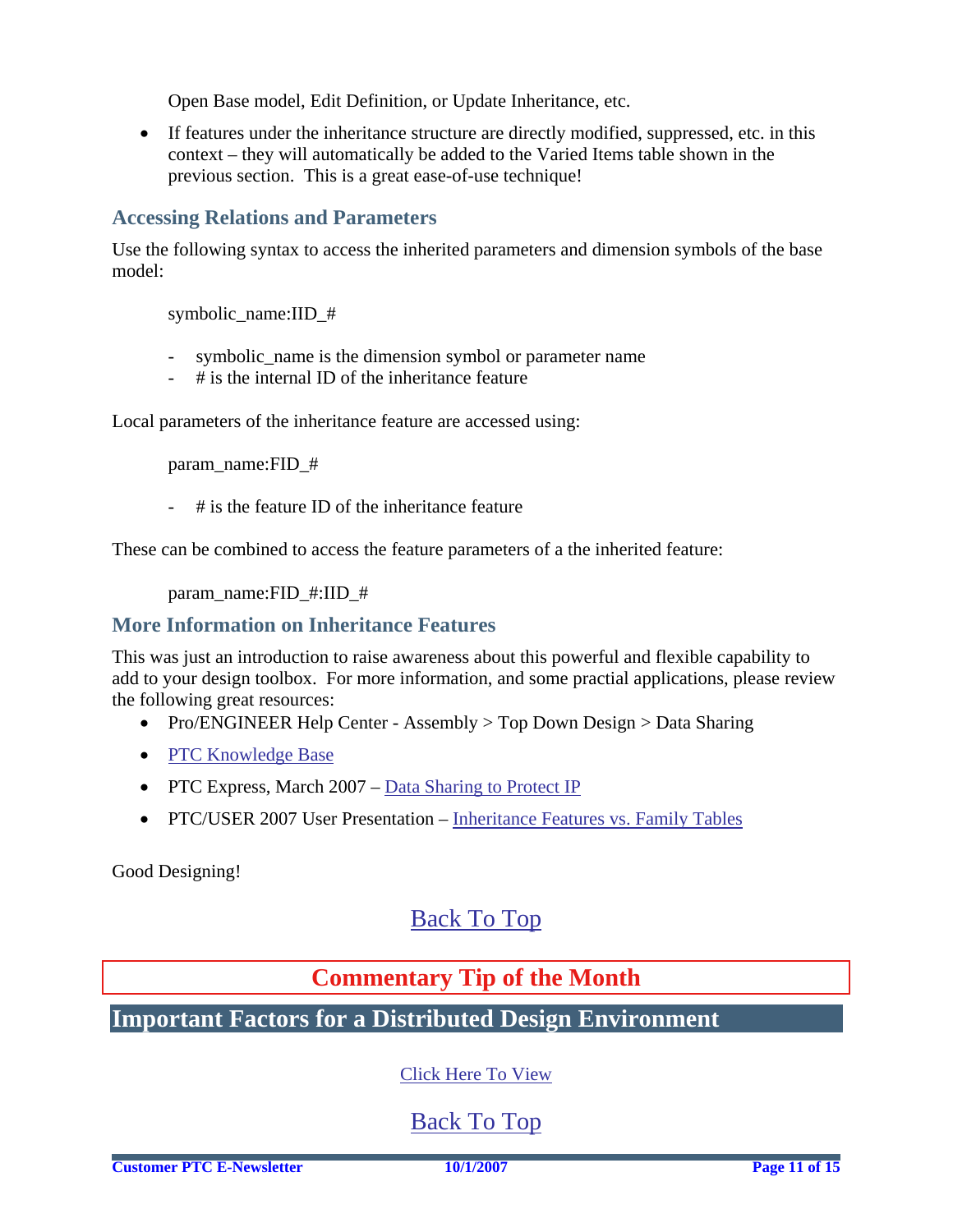## **Announcements**

#### <span id="page-11-0"></span>Educational Resource Library

Learn things you always wanted to do - but didn't know you could.

This one stop educational resource library will help you learn more about PTC Solutions and provide you with technical materials developed by the product experts to help you become more productive.

Get tutorials, how-to videos and expert advice for:

- **Pro/ENGINEER** 
	- **EXECONCEPT** Conceptual and Industrial Design
	- **•** Detailed Design
	- **Simulation/Analysis**
	- Production
	- **Design Collaboration**
- Windchill PDMLink
- Windchill ProjectLink
- Pro/INTRALINK
- PTC Online Tools

Check out the [Educational Resource Library](http://www.ptc.com/community/proewf/newtools/tutorials.htm) today.

#### PTC Tips & Techniques Newsletter Archives

Miss an issue! Can't find that awesome technique you read about? Fear not, you can click on the link below and go through our Customer PTC E-Newsletter archives.

#### [Click Here To Access](http://www.ptc.com/carezone/archive/index.htm)

It's better than finding the Covenant of the Ark!

#### PTC Tips & Techniques Webcasts: Work Smarter. Not Harder.

Click below to see regularly scheduled Tips & Techniques technical Webcasts that are designed to provide you with the most popular time-saving tricks that Pro/ENGINEER users of all skill levels will find useful. Get more out of your maintenance dollars!

Tips & Techniques: Work Smarter Not Harder!

#### **E-PROFILES IS HERE!!**

We have been eagerly anticipating the debut of the new electronic version of Profiles Magazine and now it is here! This new web site will supplement the print edition of the magazine and will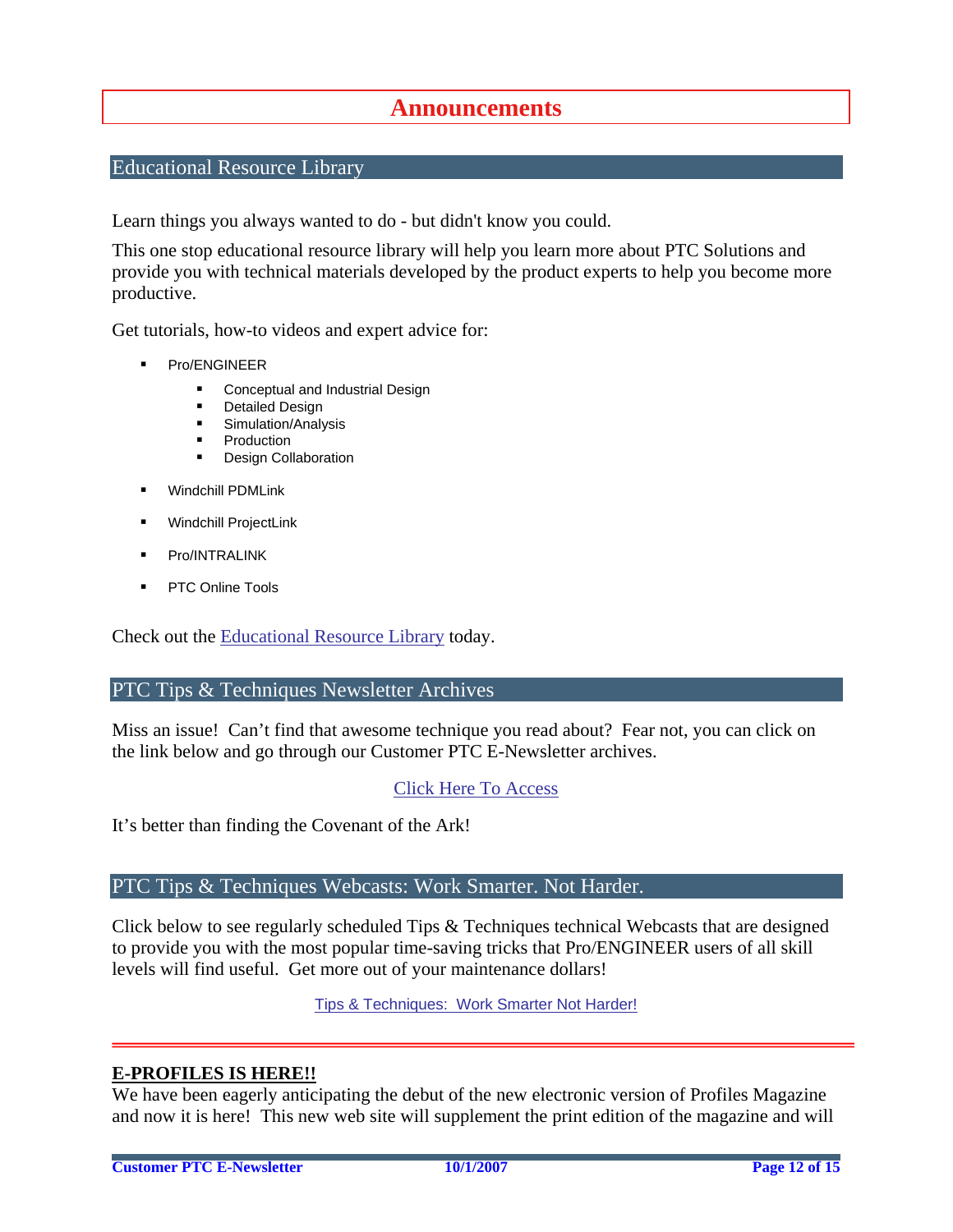provide new useful features not feasible with paper media. e-Profiles will provide you with 24x7, worldwide access to key information previously available exclusively in the print version. "Tips & Tricks," a popular feature pioneered by Pro/USER, has also moved to the web and will be expanded as the site matures.

Please take a few minutes to check out this new web site. We don't think you will be disappointed.

<http://profilesmagazine.com/>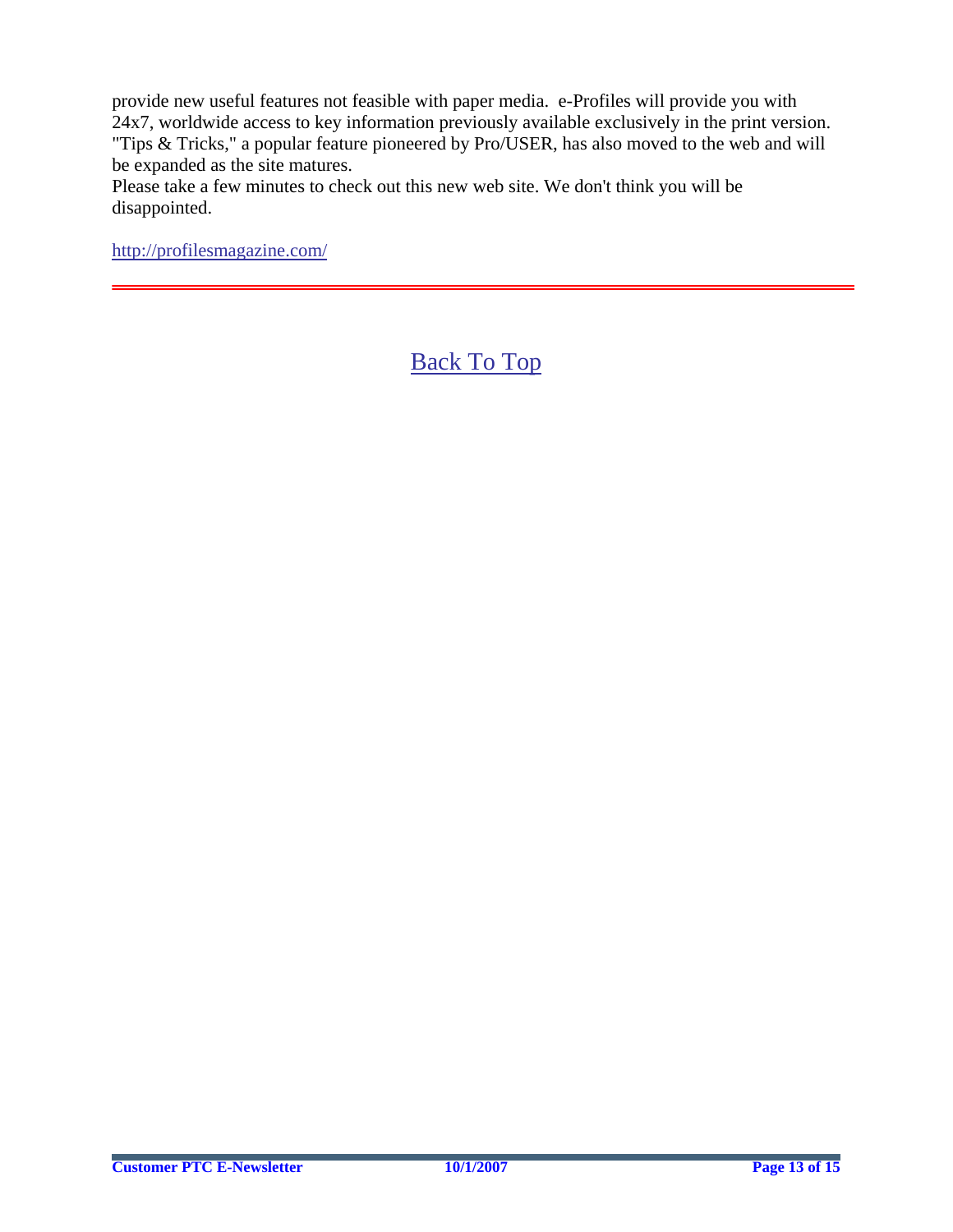# **Upcoming Events & Training Class Schedules**

<span id="page-13-0"></span>

| Upcoming, 2007      | Your local Pro/Engineer User Groups<br>http://www.ptcuser.org/rugs/   |
|---------------------|-----------------------------------------------------------------------|
| June $1 - 4$ , 2008 | Long Beach, CA USA<br>PTC/USER World Event<br>http://www.ptcuser.org/ |

#### Events

Our seminars and conferences seek to provide you with relevant information regarding product development trends in your industry as well as innovative software learning experiences. Think of them as a constructive day off where you can share experiences and swap ideas with your peers.

If you can't manage to get away, we'll bring it to you. Check back often for regularly scheduled live webcast events.

#### [You're Invited to Attend…](http://www.ptc.com/company/news/events/index.htm)

Please visit the [PTC Education Services](http://www.ptc.com/services/edserv/) website for the latest training information including course descriptions, schedules, locations, and pricing.

• Attend a course at any PTC Center and receive a free copy of Pro/ENGINEER Wildfire Student Edition!

<http://www.ptc.com/services/edserv/index.htm>

#### Live Instructor-Lead Virtual PTC Training Courses

Virtual Classrooms provide interactive learning with a trained PTC instructor in convenient and manageable sessions that last approximately 4 hours over a series of days. It's easy to join a class right from your desk using a phone or voice-over IP technology.

Sessions are performed just like a traditional ILT (including interactive exercises where you and the instructor can work on lab exercises together) and feature some of our most popular ILT courses. These sessions cover the exact same material as the traditional ILT in-center courses. Also look for some of our most frequently requested mini-topics delivered in the same format that are only an hour - two hours in duration.

If you have any questions about these sessions or would like to see getting other courses, not on this list, on the schedule please feel free to contact me for more details. They are a great way to bring training to you without you having to worry about location or being out from work for long stretches.